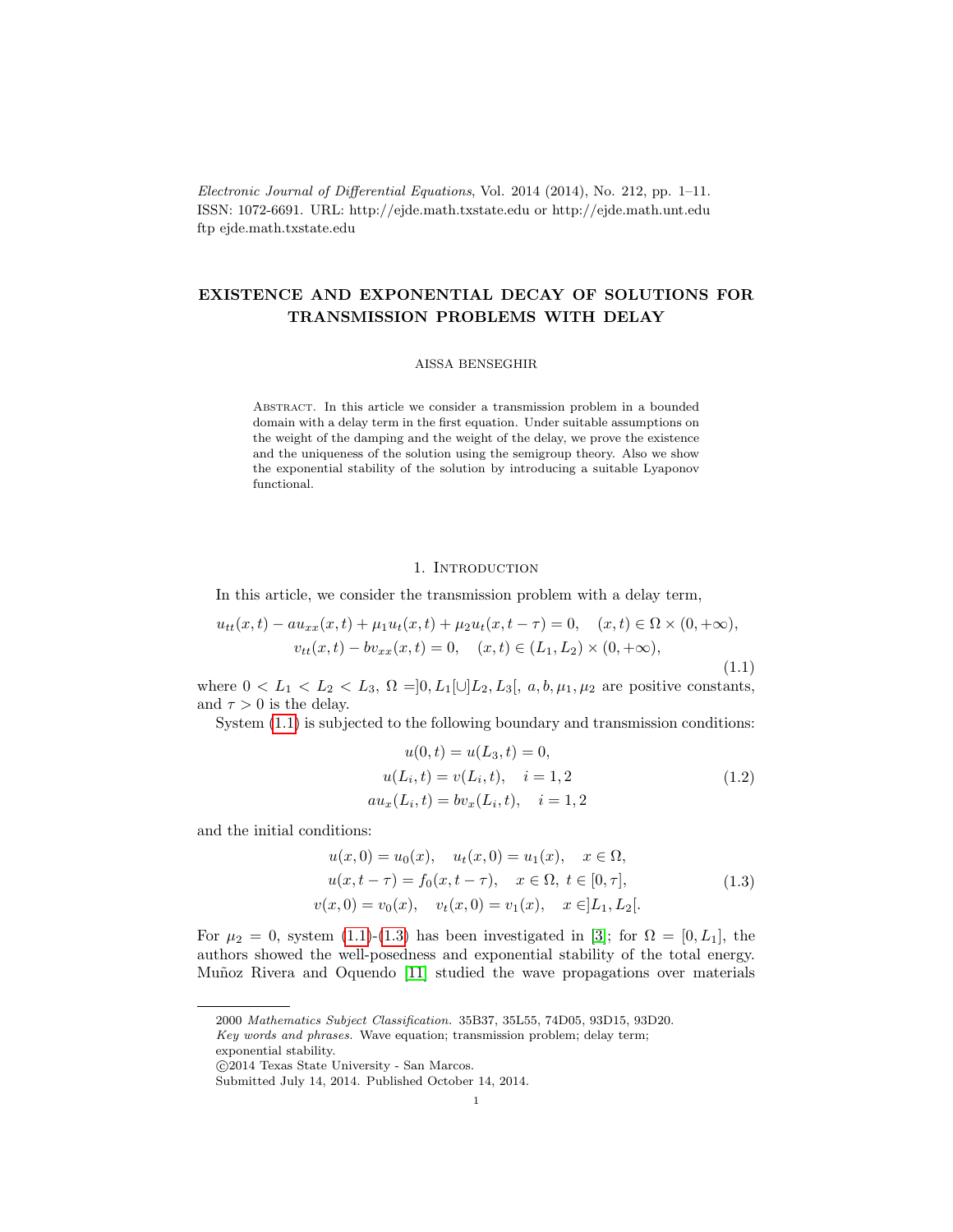consisting of elastic and viscoelastic components; that is,

$$
\rho_1 u_{tt} - \alpha_1 u_{xx} = 0, \quad x \in ]0, L_0[, \ t > 0,
$$
  

$$
\rho_2 v_{tt} - \alpha_2 v_{xx} + \int_0^t g(t - s) v_{xx}(s) ds = 0, \quad x \in ]L_0, L[, \ t > 0,
$$
 (1.4)

with the boundary and initial conditions:

$$
u(0, t) = v(L, t), \quad u(L_0, t) = v(L_0, t), \quad t > 0,
$$
  
\n
$$
\alpha_1 u_x(L_0, t) = \alpha_2 v_x(L_0, t) - \int_0^t g(t - s) v_x(s) ds, \quad t > 0,
$$
  
\n
$$
u(x, 0) = u_0(x), \quad u_t(x, 0) = u_1(x), \quad x \in [0, L_0],
$$
  
\n
$$
v(x, 0) = v_0(x), \quad v_t(x, 0) = v_1(x), \quad x \in [L_0, L],
$$
\n(1.5)

where  $\rho_1$  and  $\rho_2$  are densities of the materials and  $\alpha_1, \alpha_2$  are elastic coefficients and g is positive exponential decaying function. They showed that the dissipation produced by the viscoelastic part is strong enough to produce an exponential decay of the solution, no matter how small is its size. Ma and Oquendo [\[6\]](#page-10-2) considered transmission problem involving two Euler-Bernoulli equations modeling the vibrations of a composite beam. By using just one boundary damping term in the boundary, they showed the global existence and decay property of the solution. Marzocchi et al [\[7\]](#page-10-3) investigated a 1-D semi-linear transmission problem in classical thermoelasticity and showed that a combination of the first, second and third energies of the solution decays exponentially to zero, no matter how small the damping subdomain is. A similar result has sheen shown by Messaoudi and Said-Houari [\[9\]](#page-10-4), where a transmission problem in thermoelasticity of type III has been investigated. See also Marzocchi et al [\[8\]](#page-10-5) for a multidimensional linear thermoelastic transmission problem.

For  $\mu_2 > 0$ , problem [\(1.1\)](#page-0-0) has a delay term in the internal feedback. This delay term may destabilize system  $(1.1)-(1.3)$  $(1.1)-(1.3)$  that is exponentially stable in the absence of delays [\[3\]](#page-10-0). The effect of the delay in the stability of hyperbolic systems has been investigated by many people. See for instance [\[4,](#page-10-6) [5\]](#page-10-7).

In [\[10\]](#page-10-8) the authors examined a system of wave equations with a linear boundary damping term with a delay:

<span id="page-1-1"></span>
$$
u_{tt} - \Delta u = 0, \quad x \in \Omega, \ t > 0
$$
  

$$
u(x, t) = 0, \quad x \in \Gamma_0, \ t > 0
$$
  

$$
\frac{\partial u}{\partial \nu}(x, t) = \mu_1 u_t(x, t) + \mu_2 u_t(x, t - \tau) \quad x \in \Gamma_1, \ t > 0
$$
  

$$
u(x, 0) = u_0(x), \quad x \in \Omega,
$$
  

$$
u_t(x, 0) = u_1(x) \quad x \in \Omega,
$$
  

$$
u_t(x, t - \tau) = g_0(x, t - \tau) \quad x \in \Omega, \ \tau \in (0, 1)
$$
  
(1.6)

and under the assumption

<span id="page-1-0"></span>
$$
\mu_2 < \mu_1 \tag{1.7}
$$

they proved that the solution is exponentially stable. On the contrary, if [\(1.7\)](#page-1-0) does not hold, they found a sequence of delays for which the corresponding solution of [\(1.6\)](#page-1-1) will be unstable. We also recall the result by Xu et al [\[13\]](#page-10-9), where the authors proved the same result as in [\[10\]](#page-10-8) for the one space dimension by adopting the spectral analysis approach.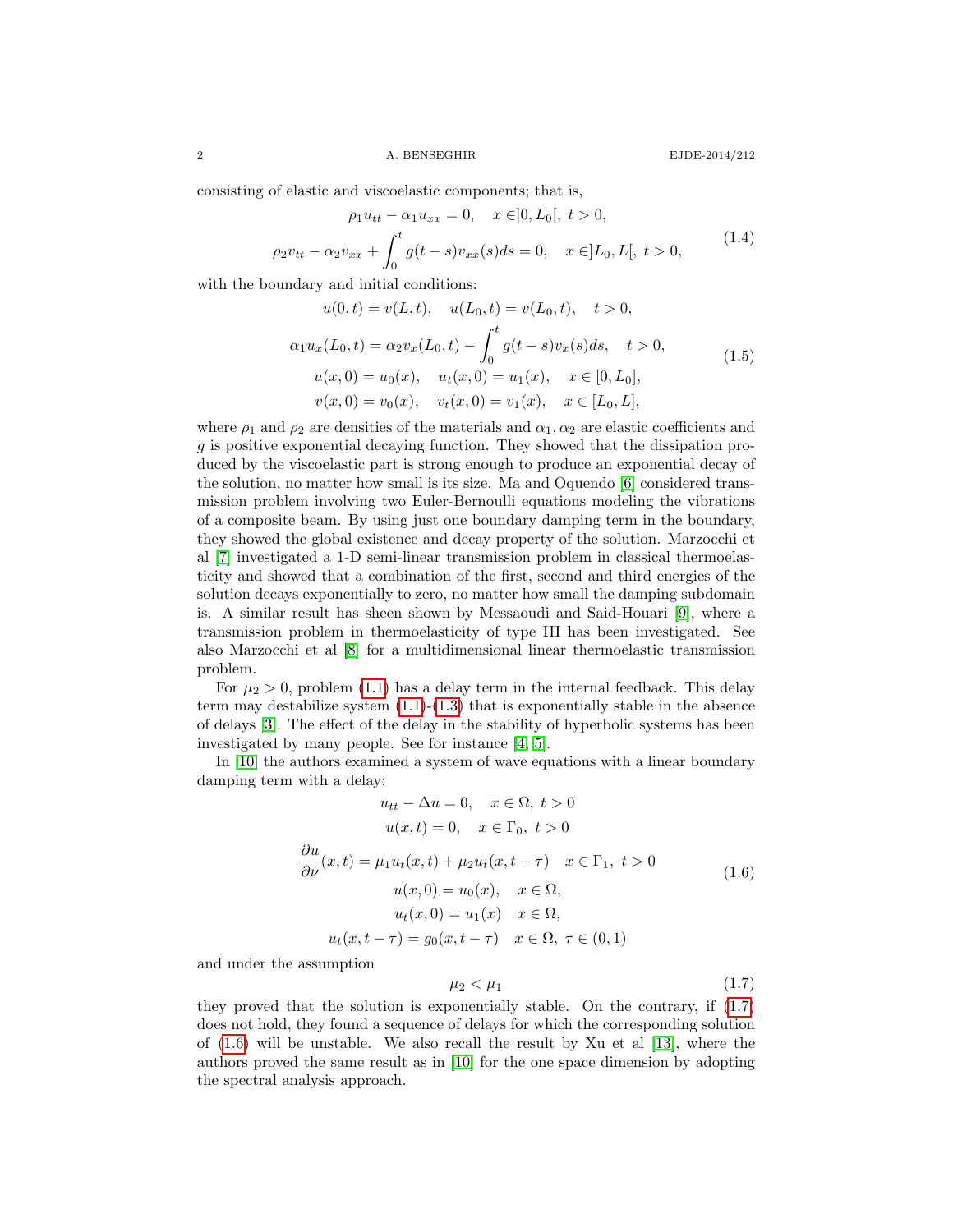The aim of this article is to study the well-posedness and asymptotic stability of system  $(1.1)-(1.3)$  $(1.1)-(1.3)$  provided that  $(1.7)$  is satisfied. The paper is organized as follows. The well-posedness of the problem is analyzed in Section [2](#page-2-0) using the semigroup theory. In Section [3,](#page-5-0) we prove the exponential decay of the energy when time goes to infinity.

## 2. Well-posedness of the problem

<span id="page-2-0"></span>In this section, we prove the existence and the uniqueness of a local solution of system  $(1.1)-(1.3)$  $(1.1)-(1.3)$  by using the semi-group theory. So let us introduce the following new variable [\[10\]](#page-10-8)

$$
y(x, \rho, t) = u_t(x, t - \tau \rho). \tag{2.1}
$$

Then, we obtain

$$
\tau y_t(x, \rho, t) + y_\rho(x, \rho, t) = 0, \quad \text{in } \Omega \times (0, 1) \times (0, +\infty). \tag{2.2}
$$

Therefore, problem [\(1.1\)](#page-0-0) is equivalent to

<span id="page-2-3"></span>
$$
u_{tt}(x,t) - au_{xx}(x,t) + \mu_1 u_t(x,t) + \mu_2 y(x,1,t) = 0, \quad (x,t) \in \Omega \times ]0, +\infty[
$$
  

$$
v_{tt}(x,t) - bv_{xx}(x,t) = 0, \quad (x,t) \in ]L_1, L_2[\times]0, +\infty[
$$
  

$$
\tau y_t(x,\rho,t) + y_\rho(x,\rho,t) = 0, \quad \text{in } \Omega \times (0,1) \times (0,+\infty)
$$
 (2.3)

which together with [\(1.3\)](#page-0-1) can be rewritten as

<span id="page-2-1"></span>
$$
U' = \mathscr{A}U,
$$
  
 
$$
U(0) = (u_0, v_0, u_1, v_1, f_0(., -\tau))^{\mathrm{T}},
$$
 (2.4)

where the operator  $\mathscr A$  is defined by

$$
\mathscr{A}\begin{pmatrix} u \\ v \\ \varphi \\ \psi \\ y \end{pmatrix} = \begin{pmatrix} \varphi \\ \psi \\ au_{xx} - \mu_1 \varphi - \mu_2 y(.,1) \\ bv_{xx} \\ -\frac{1}{\tau} y_\rho \end{pmatrix}
$$
(2.5)

with the domain

$$
D(\mathscr{A}) = \big\{ (u, v, \varphi, \psi, y)^{\mathrm{T}} \in \mathscr{H}; y(., 0) = \varphi \text{ on } \Omega \big\},\
$$

where

$$
\mathscr{H} = \left\{ \left( H^2(\Omega) \times H^2(L_1, L_2) \right) \cap X_* \right\} \times H^1(\Omega) \times H^1(L_1, L_2) \times L^2(0, 1, H^1(\Omega)).
$$

Here the space  $X_*$  is defined by

$$
X_* = \Big\{ (u, v) \in H^1(\Omega) \cap H^1(L_1, L_2) : u(0, t) = u(L_3, t) = 0,
$$
  

$$
u(L_i, t) = v(L_i, t), \ au_x(L_i, t) = bv_x(L_i, t), \ i = 1, 2 \Big\}.
$$

Now the energy space is defined by

$$
\mathscr{K} = X_* \times L^2(\Omega) \times L^2(L_1, L_2) \times L^2((\Omega) \times (0, 1)).
$$

Let

$$
U = (u, v, \varphi, \psi, y)^{\mathrm{T}}, \quad \bar{U} = (\bar{u}, \bar{v}, \bar{\varphi}, \bar{\psi}, \bar{y})^{\mathrm{T}}.
$$

Then, for a positive constant  $\zeta$  satisfying

<span id="page-2-2"></span>
$$
\tau \mu_2 \le \zeta \le \tau (2\mu_1 - \mu_2),\tag{2.6}
$$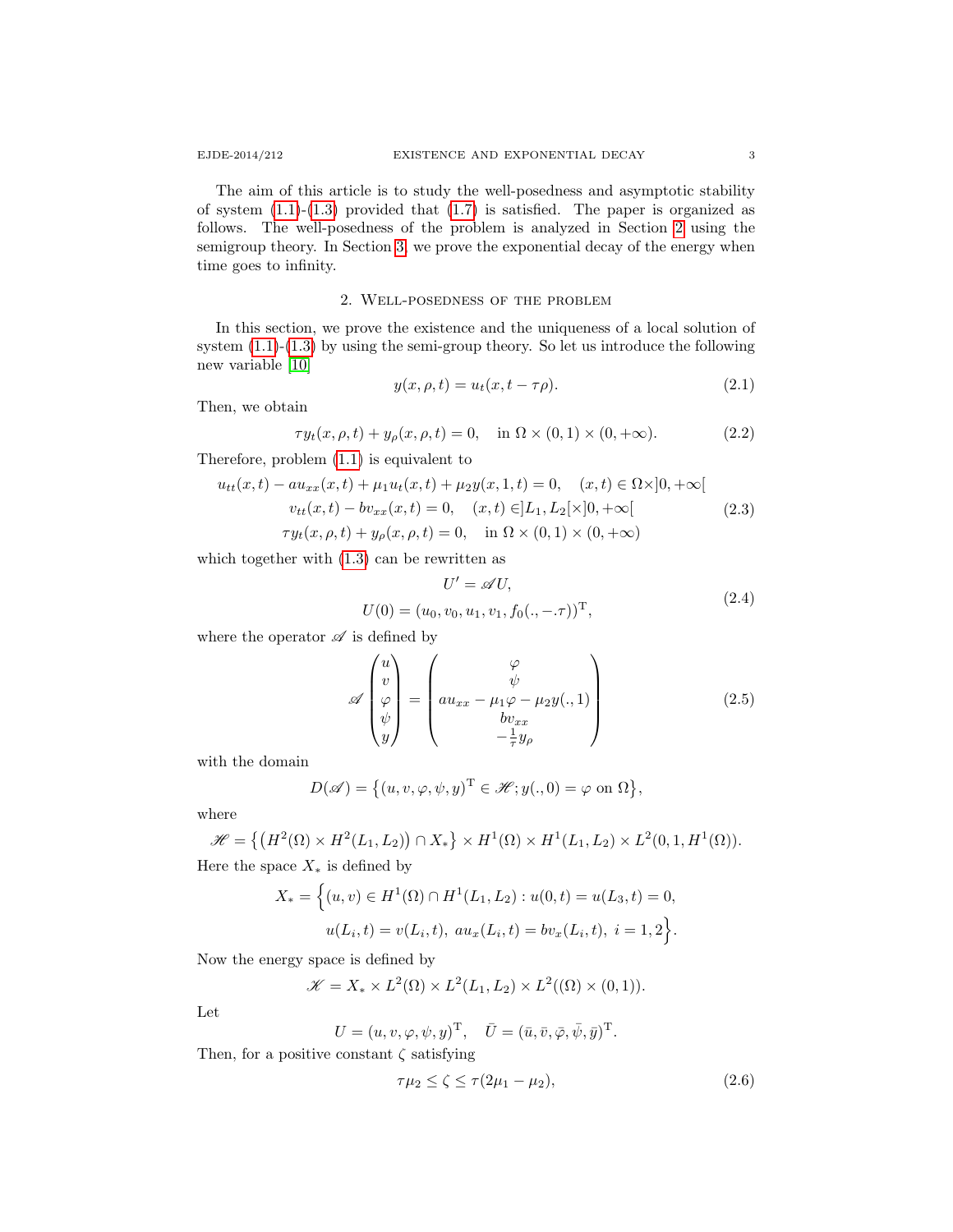we define the inner product in  $\mathscr K$  as follows:

$$
(U,\bar{U})_{\mathscr{K}} = \int_{\Omega} \{ \varphi \bar{\varphi} + au_x \bar{u}_x \} dx + \int_{L_1}^{L_2} \{ \psi \bar{\psi} + bv_x \bar{v}_x \} dx + \zeta \int_{\Omega} \int_0^1 y(x,\rho) \bar{y}(x,\rho) d\rho dx.
$$

<span id="page-3-0"></span>The existence and uniqueness result is stated as follows.

**Theorem 2.1.** For any  $U_0 \in \mathcal{K}$  there exists a unique solution  $U \in C([0, +\infty[, \mathcal{K})$ of problem [\(2.4\)](#page-2-1). Moreover, if  $U_0 \in D(\mathscr{A})$ , then

$$
U \in C([0, +\infty[, D(\mathscr{A})) \cap C^1([0, +\infty[, \mathscr{K}).
$$

Proof. To prove the result stated in Theorem [2.1,](#page-3-0) we use the semigroup theory, that is, we show that the operator  $\mathscr A$  generates a  $C_0$ -semigroup in  $\mathscr K$ . In this step, we concern ourselves to prove that the operator  $\mathscr A$  is dissipative. Indeed, for  $U = (u, v, \varphi, \psi, y)^{\mathrm{T}} \in D(\mathscr{A})$ , where  $\varphi(L_2) = \psi(L_2)$  and  $\zeta$  is a positive constant, we have

<span id="page-3-1"></span>
$$
(\mathscr{A}U, U)_{\mathscr{K}} = a \int_{\Omega} u_{xx} \varphi \, dx + b \int_{L_1}^{L_2} v_{xx} \psi \, dx - \mu_1 \int_{\Omega} \varphi^2 \, dx
$$

$$
- \mu_2 \int_{\Omega} y(., 1) \varphi \, dx - \frac{\zeta}{\tau} \int_{\Omega} \int_0^1 y(x, \rho) y_{\rho}(x, \rho) \, d\rho \, dx \qquad (2.7)
$$

$$
+ a \int_{\Omega} u_x \varphi_x \, dx + b \int_{L_1}^{L_2} v_x \psi_x \, dx.
$$

Looking now at the last term of the right-hand side of [\(2.7\)](#page-3-1), we have

<span id="page-3-2"></span>
$$
\zeta \int_{\Omega} \int_0^1 y(x, \rho) y_{\rho}(x, \rho) d\rho dx = \zeta \int_{\Omega} \frac{1}{2} \frac{\partial}{\partial \rho} y^2(x, \rho) d\rho dx
$$
  
=  $\frac{\zeta}{2} \int_{\Omega} (y^2(x, 1) - y^2(x, 0)) dx.$  (2.8)

Integrating by parts in [\(2.7\)](#page-3-1), keeping in mind the fact that  $y(x, 0, t) = \varphi(x, t)$  and using  $(2.8)$ , we have from  $(2.7)$ 

<span id="page-3-3"></span>
$$
(\mathscr{A}U, U)_{\mathscr{K}} = a[u_x \varphi]_{\partial \Omega} + b[v_x \psi]_{L_1}^{L_2} - (\mu_1 - \frac{\zeta}{2\tau}) \int_{\Omega} \varphi^2 dx
$$
  

$$
-\mu_2 \int_{\Omega} y(., 1) \varphi dx - \frac{\zeta}{2\tau} \int_{\Omega} y^2(x, 1) dx.
$$
 (2.9)

Using Young's inequality, [\(1.2\)](#page-0-2), and the equality  $\varphi(L_2) = \psi(L_2)$ , from [\(2.9\)](#page-3-3), we obtain

$$
(\mathscr{A}U, U)_{\mathscr{K}} \le -(\mu_1 - \frac{\zeta}{2\tau} - \frac{\mu_2}{2}) \int_{\Omega} \varphi^2 \, dx - \left(\frac{\zeta}{2\tau} - \frac{\mu_2}{2}\right) \int_{\Omega} y^2(x, 1) \, dx. \tag{2.10}
$$

Consequently, using [\(2.6\)](#page-2-2), we deduce that  $(\mathscr{A}U, U)_{\mathscr{K}} \leq 0$ . Thus, the operator  $\mathscr{A}$ is dissipative.

Now to show that the operator  $\mathscr A$  is maximal monotone, it is sufficient to show that the operator  $\lambda I - \mathscr{A}$  is surjective for a fixed  $\lambda > 0$ . Indeed, given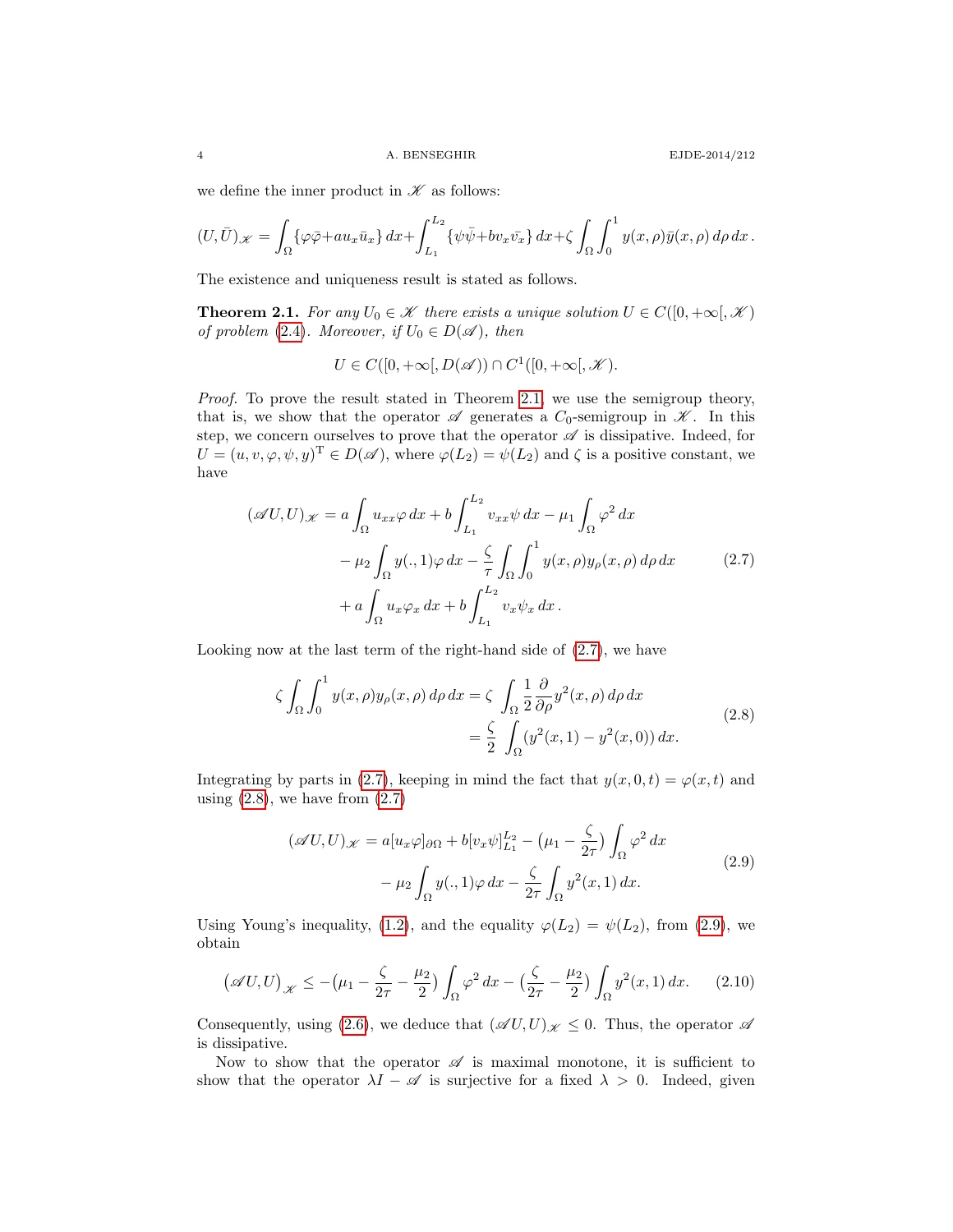$(f_1, g_1, f_2, g_2, h)^{\mathrm{T}} \in \mathcal{K}$ , we seek  $U = (u, v, \varphi, \psi, y)^{\mathrm{T}} \in D(\mathcal{A})$  solution of

<span id="page-4-0"></span>
$$
\begin{pmatrix}\n\lambda u - \varphi \\
\lambda v - \psi \\
\lambda \varphi - au_{xx} + \mu_1 y(., 0) + \mu_2 y(., 1) \\
\lambda \psi - bv_{xx} \\
\lambda y + \frac{1}{\tau} y_\rho\n\end{pmatrix} = \begin{pmatrix} f_1 \\ g_1 \\ f_2 \\ g_2 \\ h \end{pmatrix}
$$
\n(2.11)

suppose we have find  $(u, v)$  with the appropriate regularity, then

<span id="page-4-1"></span>
$$
\varphi = \lambda u - f_1 \n\psi = \lambda v - g_1.
$$
\n(2.12)

It is clear that  $\varphi \in H^1(\Omega)$  and  $\psi \in H^1(L_1, L_2)$ , furthermore, by [\(2.11\)](#page-4-0), we can find y as  $y(x, 0) = \varphi(x)$ ,  $x \in \Omega$ , using the approach as in Nicaise and Pignotti [\[10\]](#page-10-8), we obtain, by using the equation in [\(2.11\)](#page-4-0)

$$
y(x,\rho) = \varphi(x)e^{-\lambda\rho\tau} + \tau e^{-\lambda\rho\tau} \int_0^\rho h(x,\sigma)e^{\lambda\sigma\tau}d\sigma.
$$

From [\(2.12\)](#page-4-1), we obtain

$$
y(x,\rho) = \lambda u(x)e^{-\lambda\rho\tau} - f_1(x)e^{-\lambda\rho\tau} + \tau e^{-\lambda\rho\tau} \int_0^\rho h(x,\sigma)e^{\lambda\sigma\tau}d\sigma.
$$

By using  $(2.11)$  and  $(2.12)$ , the functions  $u, v$  satisfy the following equations:

<span id="page-4-2"></span>
$$
\lambda^{2}u - au_{xx} + \mu_{1}y(.,0) + \mu_{2}y(.,1) = f_{2} + \lambda f_{1}
$$
  

$$
\lambda^{2}v - bv_{xx} = g_{2} + \lambda g_{1}.
$$
 (2.13)

Since

$$
y(x, 1) = \varphi(x)e^{-\lambda \tau} + \tau e^{-\lambda \tau} \int_0^1 h(x, \sigma) e^{\lambda \tau} d\sigma
$$
  
=  $\lambda u e^{-\lambda \tau} + y_0(x),$ 

for  $x \in \Omega$ , we have

$$
y_0(x) = -f_1(x) + \tau e^{-\lambda \tau} \int_0^1 h(x, \sigma) e^{\lambda \tau} d\sigma \qquad (2.14)
$$

The problem [\(2.13\)](#page-4-2) can be reformulated as

<span id="page-4-3"></span>
$$
\int_{\Omega} (\lambda^2 u - au_{xx} + \mu_1 \lambda u + + \mu_2 \lambda u e^{-\lambda \tau}) \omega_1 dx
$$
\n
$$
= \int_{\Omega} (f_2 + \lambda f_1 - \mu_2 \lambda y_0(x)) \omega_1 dx,
$$
\n
$$
\int_{L_1}^{L_2} (\lambda^2 v - bv_{xx}) \omega_2 dx = \int_{L_1}^{L_2} (g_2 + \lambda g_1) \omega_2 dx,
$$
\n(2.15)

for any  $(\omega_1, \omega_2) \in X_*$ .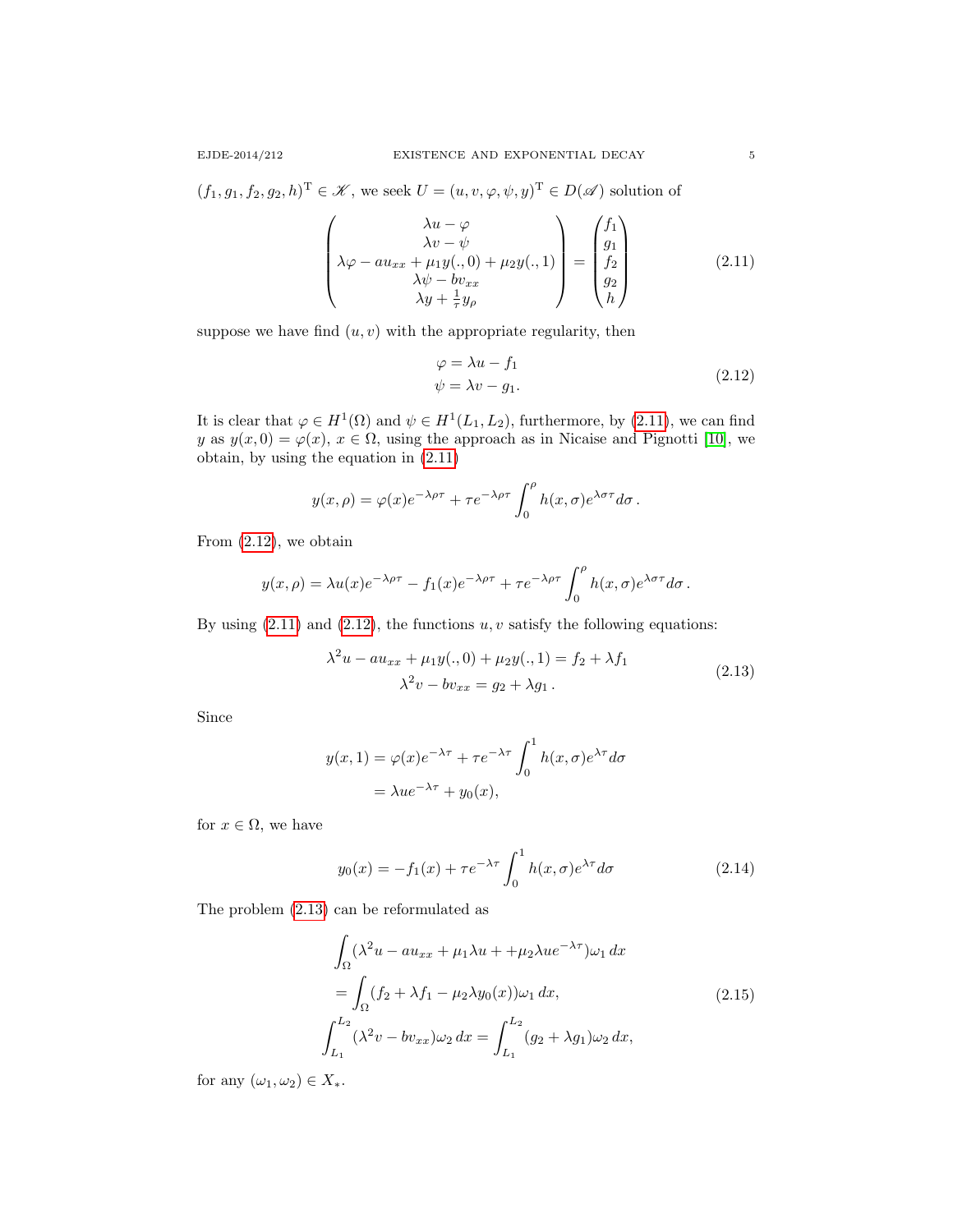Integrating the first equation in [\(2.15\)](#page-4-3) by parts, we obtain

<span id="page-5-1"></span>
$$
\int_{\Omega} (\lambda^2 u - au_{xx} + \mu_1 u + \mu_2 \lambda u e^{-\lambda \tau}) \omega_1 dx
$$
\n
$$
= \int_{\Omega} \lambda^2 u \omega_1 dx - a \int_{\Omega} u_{xx} \omega_1 dx + \mu_1 \int_{\Omega} \lambda u dx + \mu_2 \int_{\Omega} \lambda u e^{-\lambda \tau} \omega_1 dx
$$
\n
$$
= \int_{\Omega} \lambda^2 u \omega_1 dx + a \int_{\Omega} u_x (\omega_1)_x dx - [au_x \omega_1]_{\partial \Omega} \qquad (2.16)
$$
\n
$$
+ \mu_1 \int_{\Omega} \lambda u dx + \mu_2 \int_{\Omega} \lambda u e^{-\lambda \tau} \omega_1 dx
$$
\n
$$
= \int_{\Omega} (\lambda^2 + \mu_1 \lambda + \mu_2 \lambda e^{-\lambda \tau}) u \omega_1 dx + a \int_{\Omega} u_x (\omega_1)_x dx - [au_x \omega_1]_{\partial \Omega}.
$$

Integrating the second equation in [\(2.15\)](#page-4-3) by parts, we obtain

<span id="page-5-2"></span>
$$
\int_{L_1}^{L_2} (\lambda^2 v - b v_{xx}) \omega_2 \, dx = \int_{L_1}^{L_2} \lambda^2 v \omega_2 \, dx + b \int_{L_1}^{L_2} v_x(\omega_2)_x \, dx - [b v_x \omega_2]_{L_1}^{L_2}.
$$
 (2.17)

Using  $(2.16)$  and  $(2.17)$ , the problem  $(2.15)$  is equivalent to the problem

<span id="page-5-3"></span>
$$
\Phi((u,v),(\omega_1,\omega_2)) = l(\omega_1,\omega_2) \tag{2.18}
$$

where the bilinear form  $\Phi : (X_* \times X_*) \to \mathbb{R}$  and the linear form  $l : X_* \to \mathbb{R}$  are defined by

$$
\Phi((u,v),(\omega_1,\omega_2)) = \int_{\Omega} (\lambda^2 + \mu_1 \lambda + \mu_2 \lambda e^{-\lambda \tau}) u \omega_1 dx + a \int_{\Omega} u_x(\omega_1)_x dx - [au_x \omega_1]_{\partial \Omega}
$$

$$
+ \int_{L_1}^{L_2} \lambda^2 v \omega_2 dx + b \int_{L_1}^{L_2} v_x(\omega_2)_x dx - [bv_x \omega_2]_{L_1}^{L_2}
$$

and

$$
l(\omega_1, \omega_2) = \int_{\Omega} (f_2 + \lambda f_1 - \mu_2 \lambda y_0(x)) \omega_1 dx + \int_{L_1}^{L_2} (g_2 + \lambda g_1) \omega_2 dx.
$$

Using the properties of the space  $X_*$ , it is clear that  $\Phi$  is continuous and coercive, and  $l$  is continuous. So applying the Lax-Milgram theorem, we deduce that for all  $(\omega_1, \omega_2) \in X_*$ , problem [\(2.18\)](#page-5-3) admits a unique solution  $(u, v) \in X_*$ . It follows from [\(2.16\)](#page-5-1) and [\(2.17\)](#page-5-2) that  $(u, v) \in \{ (H^2(\Omega) \times H^2(L_1, L_2)) \cap X_* \}$ . Therefore, the operator  $\lambda I - \mathscr{A}$  is dissipative for any  $\lambda > 0$ . Then the result in Theorem [2.1](#page-3-0) follows from the Hille-Yoshida theorem.  $\hfill \Box$ 

## 3. Exponential decay of solutions

<span id="page-5-0"></span>In this section we study the asymptotic behavior of the system  $(1.1)-(1.3)$  $(1.1)-(1.3)$ . For any regular solution of  $(1.1)-(1.3)$  $(1.1)-(1.3)$ , we define the energy as

$$
E_1(t) = \frac{1}{2} \int_{\Omega} u_t^2(x, t) dx + \frac{a}{2} \int_{\Omega} u_x^2(x, t) dx,
$$
\n(3.1)

$$
E_2(t) = \frac{1}{2} \int_{L_1}^{L_2} v_t^2(x, t) dx + \frac{b}{2} \int_{L_1}^{L_2} v_x^2(x, t) dx.
$$
 (3.2)

The total energy is defined as

<span id="page-5-4"></span>
$$
E(t) = E_1(t) + E_2(t) + \frac{\zeta}{2} \int_{\Omega} \int_0^1 y^2(x, \rho, t) d\rho dx \qquad (3.3)
$$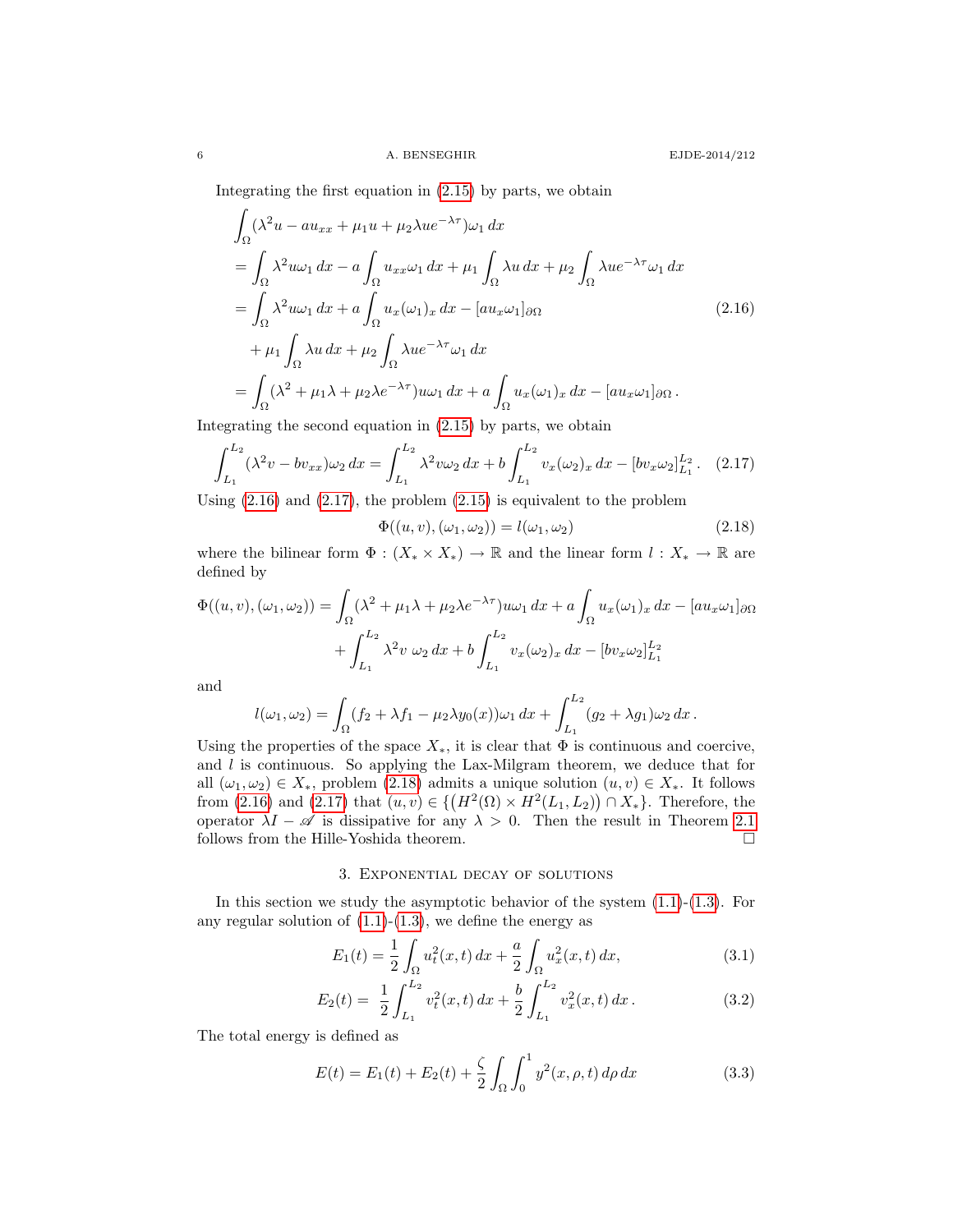<span id="page-6-1"></span>**Theorem 3.1.** Let  $(u, v)$  be the solution of  $(1.1)-(1.3)$  $(1.1)-(1.3)$  $(1.1)-(1.3)$ . Assume that  $\mu_2 > \mu_1$  and

<span id="page-6-0"></span>
$$
\frac{a}{b} < \frac{L_3 + L_1 - L_2}{2(L_2 - L_1)}.\tag{3.4}
$$

Then there exist two positive constants  $C$  and  $d$ , such that

<span id="page-6-6"></span>
$$
E(t) \le Ce^{-dt}, \quad \forall t \ge 0. \tag{3.5}
$$

Remark 3.2. Assumption [\(3.4\)](#page-6-0) gives the relationship between the boundary regions and the transmission permitted. It can be also seen as a restriction on the wave speeds of the two equations and the damped part of the domain. It is known that for Timoshenko systems [\[12\]](#page-10-10) and Bresse systems [\[1\]](#page-10-11) that the wave speeds always control the decay rate of the solution. It is an interesting open question to show the behavior of the solution if [\(3.4\)](#page-6-0) is not satisfied.

For the proof of Theorem [3.1](#page-6-1) we use the following lemmas.

**Lemma 3.3.** Let  $(u, v, y)$  be the solution of [\(2.3\)](#page-2-3), [\(1.3\)](#page-0-1). Assume that  $\mu_1 \geq \mu_2$ . Then we have the inequality

<span id="page-6-5"></span>
$$
\frac{dE(t)}{dt} \le \left(-\mu_1 + \frac{\mu_2}{2} + \frac{\zeta}{2\tau}\right) \int_{\Omega} y^2(x, 0, t) \, dx + \left(\frac{\mu_2}{2} - \frac{\zeta}{2\tau}\right) \int_{\Omega} y^2(x, 1, t) \, dx. \tag{3.6}
$$

Proof. From [\(3.3\)](#page-5-4) we have

$$
\frac{dE_1(t)}{dt} = \int_{\Omega} u_{tt}(x,t)u_t(x,t) dx + a \int_{\Omega} u_{xt}(x,t)u_x(x,t) dx.
$$
 (3.7)

Using system [\(2.3\)](#page-2-3), and integrating by parts, we obtain

<span id="page-6-2"></span>
$$
\frac{dE_1(t)}{dt} = a[u_x u_t]_{\partial\Omega} - \mu_1 \int_{\Omega} u_t^2(x, t) - \mu_2 \int_{\Omega} u_t(x, t) y(x, 1, t) dx.
$$
 (3.8)

On the other hand,

<span id="page-6-3"></span>
$$
\frac{dE_2(t)}{dt} = b[v_x v_t]_{L_1}^{L_2}.
$$
\n(3.9)

Using the fact that

<span id="page-6-4"></span>
$$
\frac{d}{dt} \frac{\zeta}{2} \int_{\Omega} \int_{0}^{1} y^{2}(x, \rho, t) d\rho dx = \zeta \int_{\Omega} \int_{0}^{1} y(x, \rho, t) y_{t}(x, \rho, t) d\rho dx \n= -\frac{\zeta}{\tau} \int_{\Omega} \int_{0}^{1} y_{\rho}(x, \rho, t) y(x, \rho, t) d\rho dx \n= -\frac{\zeta}{2\tau} \int_{\Omega} \int_{0}^{1} \frac{d}{d\rho} y^{2}(x, \rho, t) d\rho dx \n= -\frac{\zeta}{2\tau} \int_{\Omega} (y^{2}(x, 1, t) - y^{2}(x, 0, t)) dx,
$$
\n(3.10)

collecting  $(3.8), (3.9), (3.10),$  $(3.8), (3.9), (3.10),$  $(3.8), (3.9), (3.10),$  $(3.8), (3.9), (3.10),$  $(3.8), (3.9), (3.10),$  using  $(1.2)$  and applying Young's inequality, we show that  $(3.6)$  holds. The proof is complete.

Following [\[2\]](#page-10-12), we define the functional

$$
I(t) = \int_{\Omega} \int_{t-\tau}^{t} e^{s-t} u_t^2(x, s) ds dx,
$$

and state the following lemma.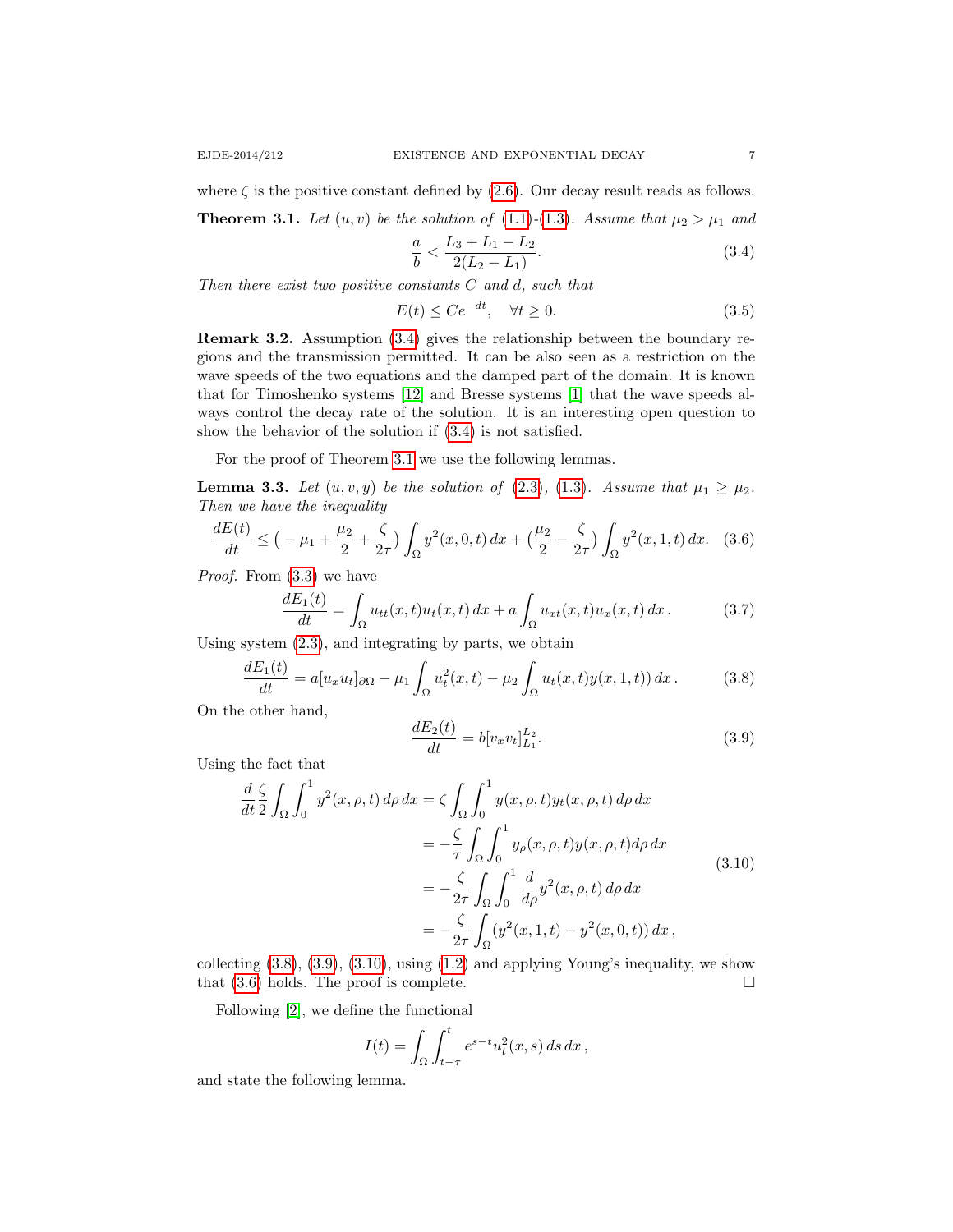**Lemma 3.4.** Let  $(u, v)$  be the solution of  $(1.1)-(1.3)$  $(1.1)-(1.3)$  $(1.1)-(1.3)$ . Then

<span id="page-7-4"></span>
$$
\frac{dI(t)}{dt} \le \int_{\Omega} u_t^2(x,t) \, dx - e^{-\tau} \int_{\Omega} u_t^2(x,t-\tau) \, dx - e^{-\tau} \int_{\Omega} \int_{t-\tau}^t u_t^2(x,s) \, ds \, dx. \tag{3.11}
$$

The proof of the above Lemma is straightforward, so we omit it. Now, we define the functional  $\mathscr{D}(t)$  as follows

$$
\mathscr{D}(t) = \int_{\Omega} u u_t \, dx + \frac{\mu_1}{2} \int_{\Omega} u^2 \, dx + \int_{L_1}^{L_2} v v_t \, dx. \tag{3.12}
$$

Then, we have the following estimate.

**Lemma 3.5.** The functional  $\mathscr{D}(t)$  satisfies

<span id="page-7-1"></span>
$$
\frac{d}{dt}\mathscr{D}(t) \leq -(a - \epsilon_0 c_0^2) \int_{\Omega} u_x^2 dx - b \int_{L_1}^{L_2} v_x^2 dx \n+ \int_{\Omega} u_t^2 dx + \int_{L_1}^{L_2} v_t^2 dx + C(\epsilon_0) \int_{\Omega} y^2(x, 1, t) dx
$$
\n(3.13)

*Proof.* Taking the derivative of  $\mathcal{D}(t)$  with respect to t and using [\(1.1\)](#page-0-0), we find that

<span id="page-7-0"></span>
$$
\frac{d}{dt}\mathcal{D}(t) = \int_{\Omega} u_t^2 dx + \int_{L_1}^{L_2} v_t^2 dx - a \int_{\Omega} u_x^2 dx - b \int_{L_1}^{L_2} v_x^2 dx
$$
\n
$$
- \mu_2 \int_{\Omega} u(x, t) y(x, 1, t) dx + [au_x u]_{\partial \Omega} + [bv_x v]_{L_1}^{L_2}.
$$
\n(3.14)

Applying young's inequality and using the boundary conditions [\(1.2\)](#page-0-2), we have

$$
[au_xu]_{\partial\Omega} + [bv_xv]_{L_1}^{L_2} = au_x(L_1,t)u(L_1,t) - au_x(L_2,t)u(L_2,t) + bv_x(L_2,t)v(L_2,t) - bv_x(L_1,t)v(L_1,t) = 0.
$$
\n(3.15)

On the other hand, we have by Poincaré's inequality and Young's inequality,

$$
\mu_2 \int_{\Omega} u(x,t)y(x,1,t) dx \le \epsilon_0 c_0^2 \int_{\Omega} u_x^2 dx + C(\epsilon_0) \int_{\Omega} y^2(x,1,t) dx \tag{3.16}
$$

where  $\epsilon_0$  is a positive constants and  $c_0$  is the Poincaé's constant. Consequently, plugging the above estimates into  $(3.14)$ , we find  $(3.13)$ .

Now, inspired by [\[7\]](#page-10-3), we introduce the functional

<span id="page-7-2"></span>
$$
q(x) = \begin{cases} x - \frac{L_1}{2}, & x \in [0, L_1], \\ x - \frac{L_2 + L_3}{2}, & x \in [L_2, L_3], \\ \frac{L_2 - L_3 - L_1}{2(L_2 - L_1)}(x - L_1) + \frac{L_1}{2}, & x \in [L_1, L_2] \end{cases}
$$
(3.17)

Next, we define the functionals

$$
\mathscr{F}_1(t) = -\int_{\Omega} q(x)u_x u_t dx, \quad \mathscr{F}_2(t) = -\int_{L_1}^{L_2} q(x)v_x v_t dx.
$$

Then, we have the following estimates.

**Lemma 3.6.** For any  $\epsilon_2 > 0$ , we have the estimates:

<span id="page-7-3"></span>
$$
\frac{d}{dt}\mathscr{F}_1(t) \le C(\epsilon_2) \int_{\Omega} u_t^2 dx + \left(\frac{a}{2} + \epsilon_2\right) \int_{\Omega} u_x^2 dx + C(\epsilon_2) \int_{\Omega} y^2(x, 1, t) dx \n- \frac{a}{4} [(L_3 - L_2)u_x^2(L_2, t) + L_1 u_x^2(L_1, t)]
$$
\n(3.18)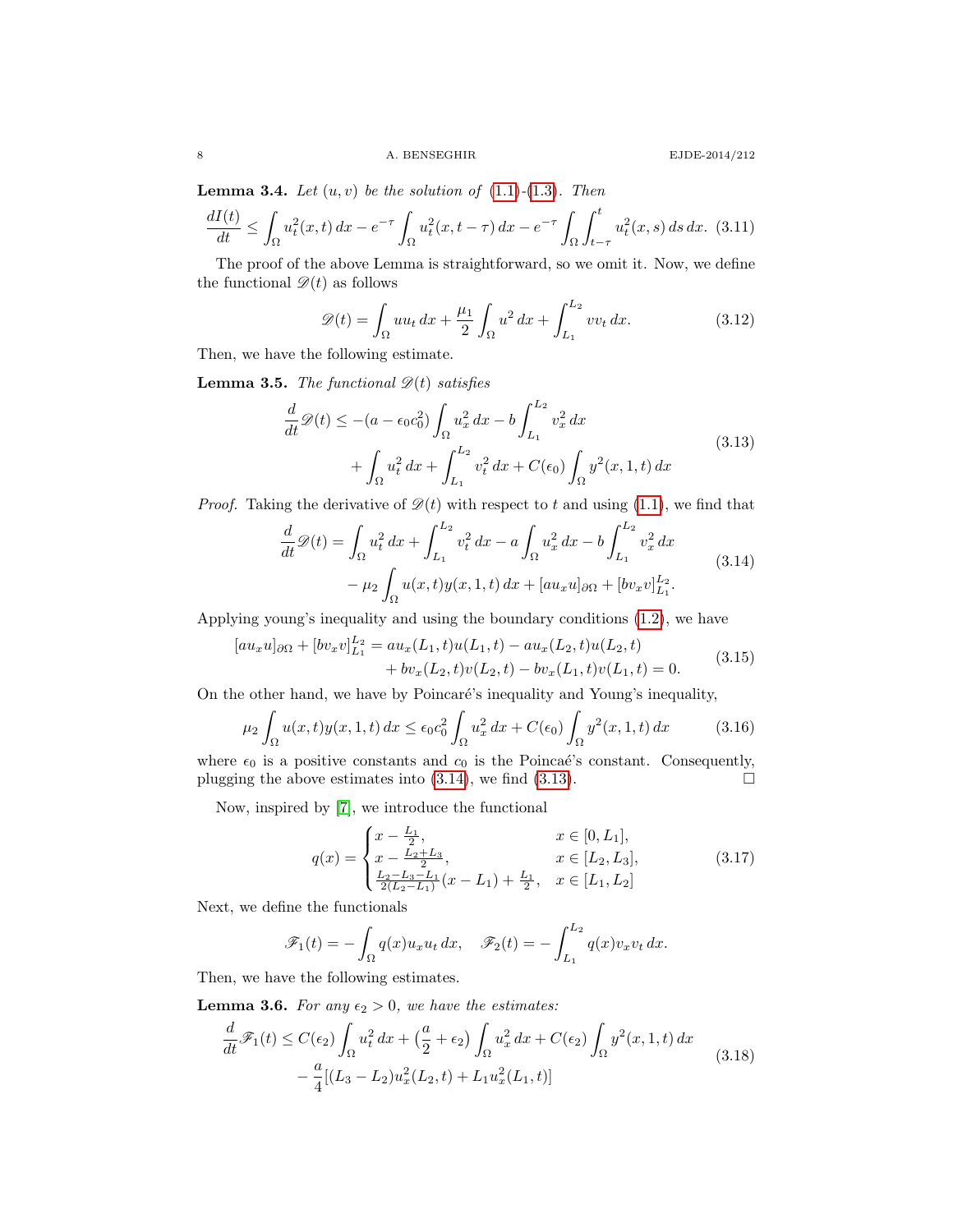and

<span id="page-8-7"></span>
$$
\frac{d}{dt}\mathscr{F}_2(t) \le \frac{L_2 - L_3 - L_1}{4(2 - L_1)} \left( \int_{L_1}^{L_2} v_t^2 dx + \int_{L_1}^{L_2} bv_x^2 dx \right) \n+ \frac{b}{4} \left( (L_3 - L_2)v_x^2(L_2, t) + L_1 v_x^2(L_1, t) \right).
$$
\n(3.19)

*Proof.* Taking the derivative of  $\mathcal{F}_1(t)$  with respect to t and using [\(1.1\)](#page-0-0), we obtain

<span id="page-8-2"></span>
$$
\frac{d}{dt}\mathscr{F}_1(t)
$$
\n
$$
= -\int_{\Omega} q(x)u_{tx}u_t dx - \int_{\Omega} q(x)u_x u_{tt} dx
$$
\n
$$
= -\int_{\Omega} q(x)u_{tx}u_t dx - \int_{\Omega} q(x)u_x (au_{xx}(x,t) - \mu_1 u_t(x,t) - \mu_2 y(x,1,t)) dx.
$$
\n(3.20)

Integrating by parts,

<span id="page-8-0"></span>
$$
\int_{\Omega} q(x)u_{tx}u_t dx = -\frac{1}{2} \int_{\Omega} q'(x)u_t^2 dx + \frac{1}{2} [q(x)u_t^2]_{\partial\Omega}.
$$
 (3.21)

On the other hand,

<span id="page-8-1"></span>
$$
\int_{\Omega} a q(x) u_{xx} u_x dx = -\frac{1}{2} \int_{\Omega} a q'(x) u_x^2 dx + \frac{1}{2} [a q(x) u_x^2]_{\partial \Omega}.
$$
 (3.22)

Substituting  $(3.21)$  and  $(3.22)$  in  $(3.20)$ , we find that

<span id="page-8-3"></span>
$$
\frac{d}{dt}\mathscr{F}_1(t) = \frac{1}{2} \int_{\Omega} q'(x)u_t^2 dx + \frac{1}{2} \int_{\Omega} a q'(x)u_x^2 dx - \frac{1}{2} [q(x)u_t^2]_{\partial\Omega} \n- \frac{1}{2} [a q(x)u_x^2]_{\partial\Omega} + \int_{\Omega} q(x)u_x (\mu_1 u_t(x,t) + \mu_2 y(x,1,t)) dx.
$$
\n(3.23)

Using Young's inequality and [\(3.17\)](#page-7-2), equation [\(3.23\)](#page-8-3) becomes

<span id="page-8-6"></span>
$$
\frac{d}{dt}\mathscr{F}_1(t) \le C(\epsilon_2) \int_{\Omega} u_t^2 dx + \left(\frac{a}{2} + \epsilon_2\right) \int_{\Omega} u_x^2 dx - \frac{1}{2} [q(x)u_t^2]_{\partial\Omega} \n- \frac{a}{2} [q(x)u_x^2]_{\partial\Omega} + C(\epsilon_2) \int_{\Omega} y^2(x, 1, t) dx.
$$
\n(3.24)

for any  $\epsilon_2 > 0$ . Since  $q(L_1) > 0$  and  $q(L_2) < 0$ , by using the boundary conditions  $(1.2)$ , we have

<span id="page-8-4"></span>
$$
\frac{1}{2}[q(x)u_t^2]_{\partial\Omega} \ge 0. \tag{3.25}
$$

Also, we have

<span id="page-8-5"></span>
$$
-\frac{a}{2}[q(x)u_x^2]_{\partial\Omega} = -\frac{aL_1}{4}[u_x^2(L_1,t) + u_x^2(0,t)]
$$
  

$$
-\frac{a(L_3 - L_2)}{4}[u_x^2(L_3,t) + u_x^2(L_2,t)].
$$
\n(3.26)

Taking into account [\(3.25\)](#page-8-4) and [\(3.26\)](#page-8-5), then [\(3.24\)](#page-8-6) gives [\(3.18\)](#page-7-3).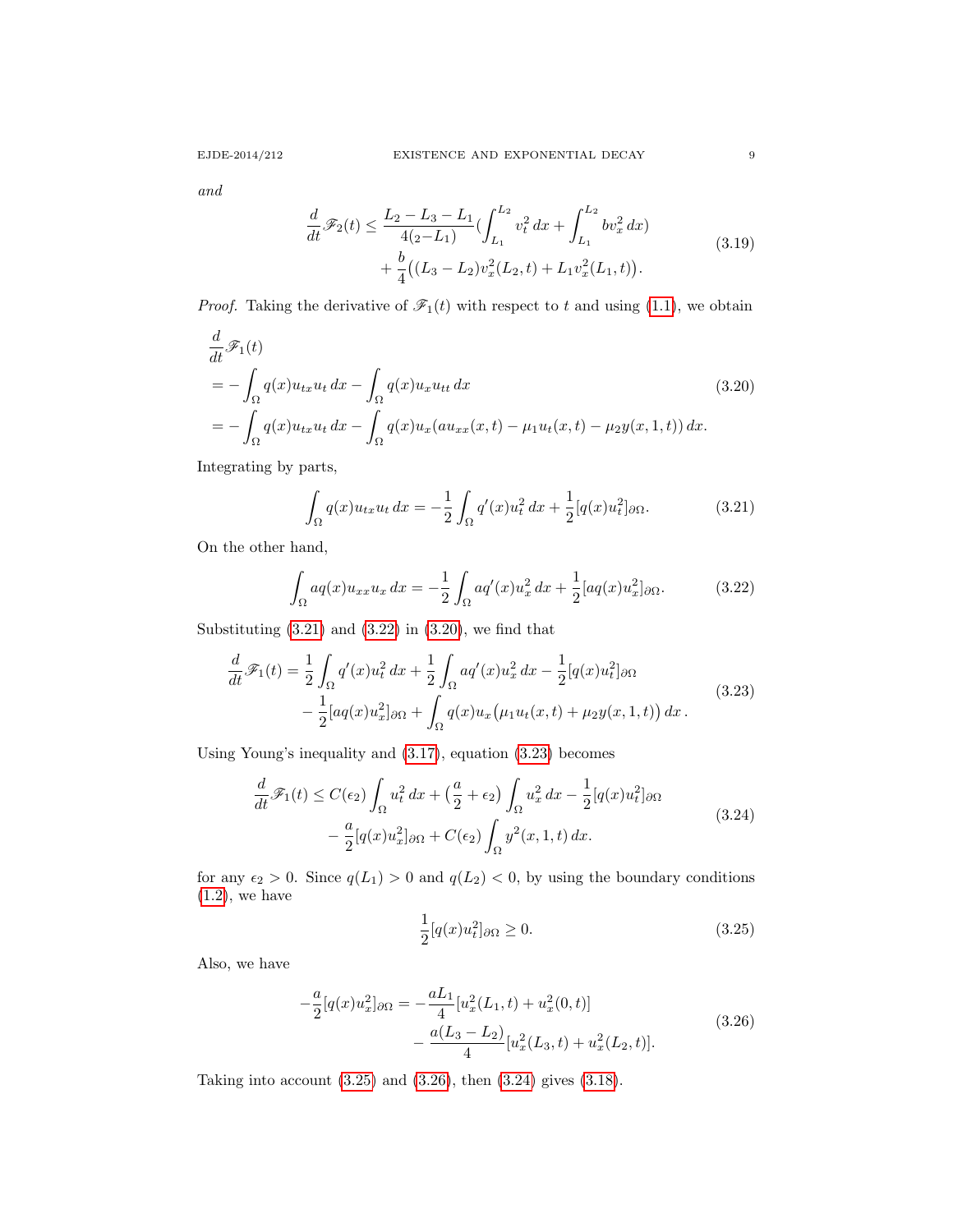By the same method, taking the derivative of  $\mathcal{F}_2(t)$  with respect to t, we obtain

$$
\frac{d}{dt}\mathscr{F}_2(t) = -\int_{L_1}^{L_2} q(x)v_{tx}v_t dx - \int_{L_1}^{L_2} q(x)v_xv_{tt}
$$
\n
$$
= \frac{1}{2}\int_{L_1}^{L_2} q'(x)v_t^2 dx - \frac{1}{2}[q(x)v_t^2]_{L_1}^{L_2} + \frac{1}{2}\int_{L_1}^{L_2} bq'(x)v_x^2 dx - \frac{b}{2}[q(x)v_x^2]_{L_1}^{L_2}
$$
\n
$$
\leq \frac{L_2 - L_3 - L_1}{4(L_2 - L_1)} \Big(\int_{L_1}^{L_2} v_t^2 dx + \int_{L_1}^{L_2} bv_x^2 dx\Big)
$$
\n
$$
+ \frac{b}{4}((L_3 - L_2)v_x^2(L_2, t) + L_1v_x^2(L_1, t)).
$$
\n
$$
\text{(3.27)}
$$
\nwhich is exactly (3.19).

which is exactly  $(3.19)$ .

Proof of Theorem [3.1.](#page-6-1) We define the Lyapunov functional

<span id="page-9-0"></span>
$$
\mathcal{L}(t) = NE(t) + I(t) + \gamma_2 \mathcal{D}(t) + \gamma_3 \mathcal{F}_1(t) + \gamma_4 \mathcal{F}_2(t),
$$
\n(3.28)

where  $N, \gamma_2, \gamma_3$  and  $\gamma_4$  are positive constants that will be fixed later.

Now, it is clear from the boundary conditions [\(1.2\)](#page-0-2), that

<span id="page-9-1"></span>
$$
a^2 u_x^2(L_i, t) = b^2 v_x^2(L_i, t), \quad i = 1, 2.
$$
\n(3.29)

Taking the derivative of  $(3.28)$  with respect to t and making use of  $(3.6)$ ,  $(3.11)$ , [\(3.13\)](#page-7-1), [\(3.18\)](#page-7-3), [\(3.18\)](#page-7-3) and taking into account [\(3.29\)](#page-9-1), we obtain

<span id="page-9-2"></span>
$$
\frac{d}{dt}\mathscr{L}(t) \leq \left\{ N\left( -\mu_{1} + \frac{\mu_{2}}{2} + \frac{\zeta}{2\tau} \right) + 1 + \gamma_{2} + \gamma_{3}C(\epsilon_{2}) \right\} \int_{\Omega} u_{t}^{2} dx \n+ \left\{ N\left( \frac{\mu_{2}}{2} - \frac{\zeta}{2\tau} \right) - e^{-\tau} + \gamma_{2}C(\epsilon_{0}) + C(\epsilon_{2})\gamma_{3} \right\} \int_{\Omega} y^{2}(x, 1, t) dx \n+ \left\{ \gamma_{2}(-a + \epsilon_{0}c_{0}^{2}) + \gamma_{3}\epsilon_{2} + \frac{\gamma_{3}a}{2} \right\} \int_{\Omega} u_{x}^{2} dx \n+ \left\{ b\frac{L_{2} - L_{3} - L_{1}}{4(z - L_{1})} \gamma_{4} - \gamma_{2}b \right\} \int_{L_{1}}^{L_{2}} v_{x}^{2} dx \n+ \left\{ \frac{L_{2} - L_{3} - L_{1}}{4(L_{2} - L_{1})} \gamma_{4} + \gamma_{2} \right\} \int_{L_{1}}^{L_{2}} v_{t}^{2} dx - e^{-\tau} \int_{\Omega} \int_{t-\tau}^{t} u_{t}^{2}(x, s) ds dx \n- (\gamma_{3} - \frac{a}{b}\gamma_{4}) \frac{a(L_{3} - L_{2})}{4} u_{x}^{2}(L_{2}, t) - (\gamma_{3} - \frac{a}{b}\gamma_{4}) \frac{aL_{1}}{4} u_{x}^{2}(L_{1}, t).
$$
\n(3.30)

At this point, we choose our constants in [\(3.30\)](#page-9-2), carefully, such that all the coefficients in [\(3.30\)](#page-9-2) will be negative. Indeed, under the assumption [\(3.4\)](#page-6-0), we can always find  $\gamma_2, \gamma_3$  and  $\gamma_4$  such that

$$
\frac{L_2 - L_3 - L_1}{4(L_2 - L_1)} \gamma_4 + \gamma_2 < 0, \quad \gamma_3 > \frac{a}{b} \gamma_4, \quad \gamma_2 > \frac{\gamma_3}{2}.\tag{3.31}
$$

Once the above constants are fixed, we may choose  $\epsilon_2$  and  $\epsilon_0$  small enough such that

$$
\epsilon_0 c_0^2 + \gamma_3 \epsilon_2 < a(\gamma_2 - \gamma_3/2).
$$

Finally, keeping in mind [\(2.6\)](#page-2-2) and choosing N large enough such that the first and the second coefficients in [\(3.30\)](#page-9-2) are negatives.